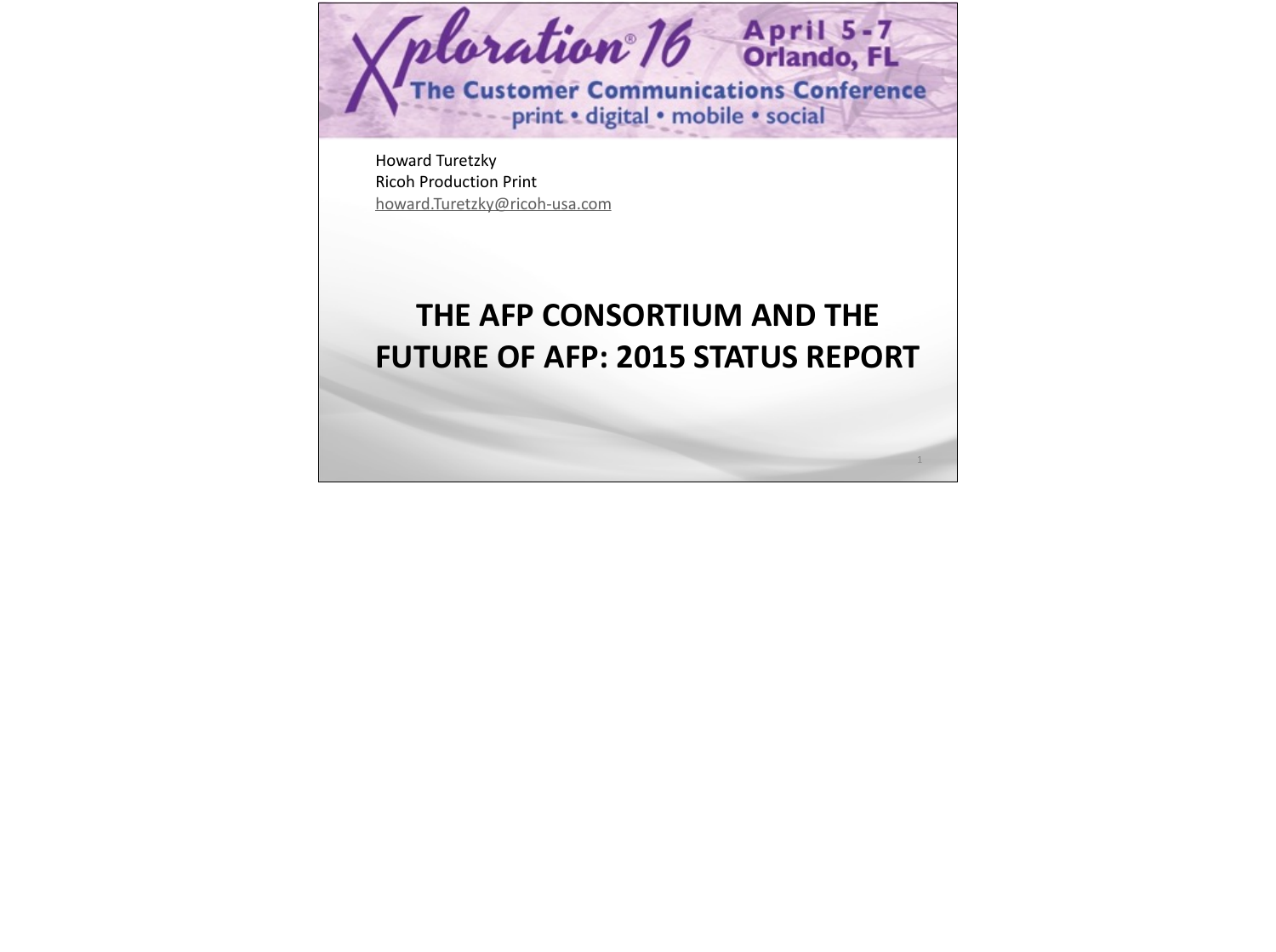# What is the AFP Consortium?

- The purpose of the AFP Consortium is to develop, define and promote the AFP architecture. It's goals are to:
	- -Develop AFP as the best-of-breed presentation architecture for monochrome and color production variable-data printing
	- –Ensure seamless interoperability of AFP products from the various AFPC members
	- -Provide for compatibility between AFP environments and other presentation environments such as web/view.



#### Standards body for AFP

Design and improve AFP so that anyone can develop applications that create print files that will print using diferent vendors' products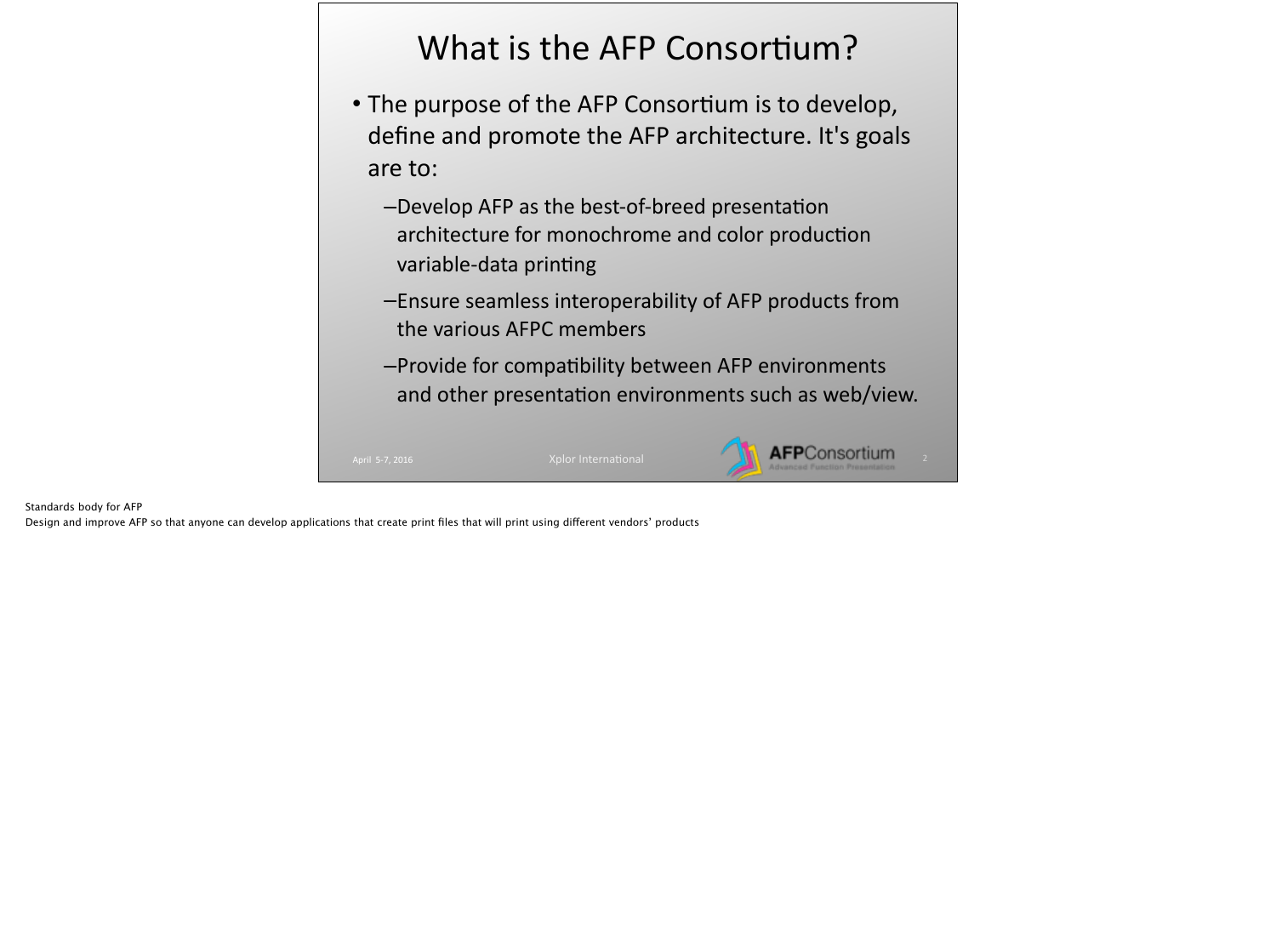# About the AFP Consortium

- Formed in 2004
- The scope of the Consortium is the entire Advanced Function Presentation (AFP) architecture
- Currently 33 members from across the industry

| <b>Associate Members</b><br>April 5-7, 2016 | NearStar, RISO<br>Xplor International                                                                                                                                                                        |  | <b>AFP</b> Consortium |
|---------------------------------------------|--------------------------------------------------------------------------------------------------------------------------------------------------------------------------------------------------------------|--|-----------------------|
| Participating<br><b>Members</b>             | ASG, CDP, Compart, Crawford, CRE-DO, EFI, FIS, GMC, HP,<br>Kodak, Lexmark, Oracle, Pitney Bowes, PrintSoft, Scriptura,<br>Sefas, Solimar, TAGG, Xeikon<br>Assentis, DocPath, doxee, Gemadec, LRS, metaforce, |  |                       |
|                                             |                                                                                                                                                                                                              |  |                       |
| Core Members                                | IBM, ISIS Papyrus, MPI Tech, Océ (Canon), Ricoh, Xerox                                                                                                                                                       |  |                       |

Began with the AFP color architecture, then all of AFP

Showed that diferent interests could successfully work together to produce a common standard.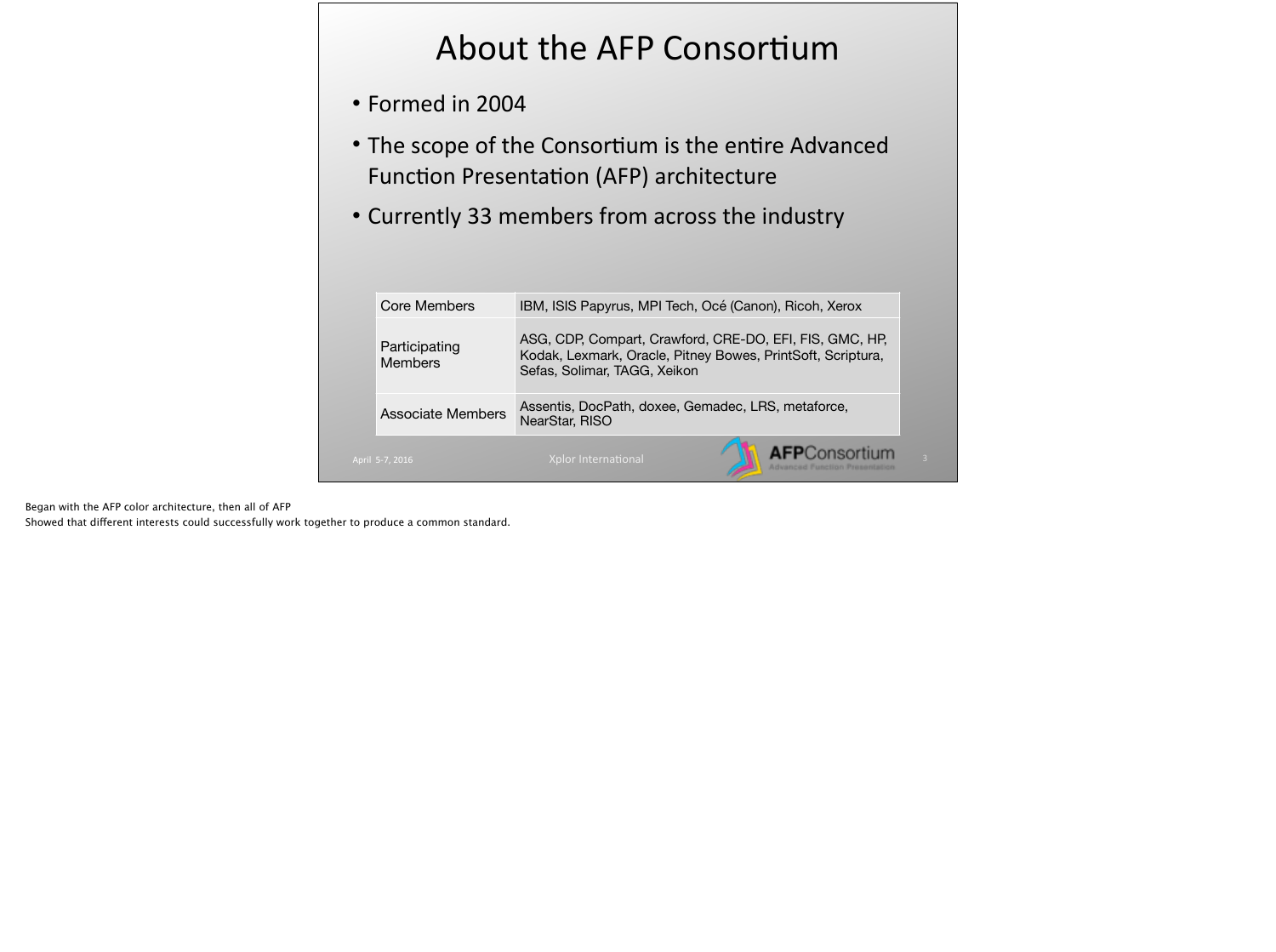# The AFP Consortium provides

- Collaboration Membership breadth, depth and leadership
- Balance -Future strategy, grand scheme enablement vs pragmatic solutions
- Roles Architecture / Compliance / Promotion

**AFP**Consortium

An engineering body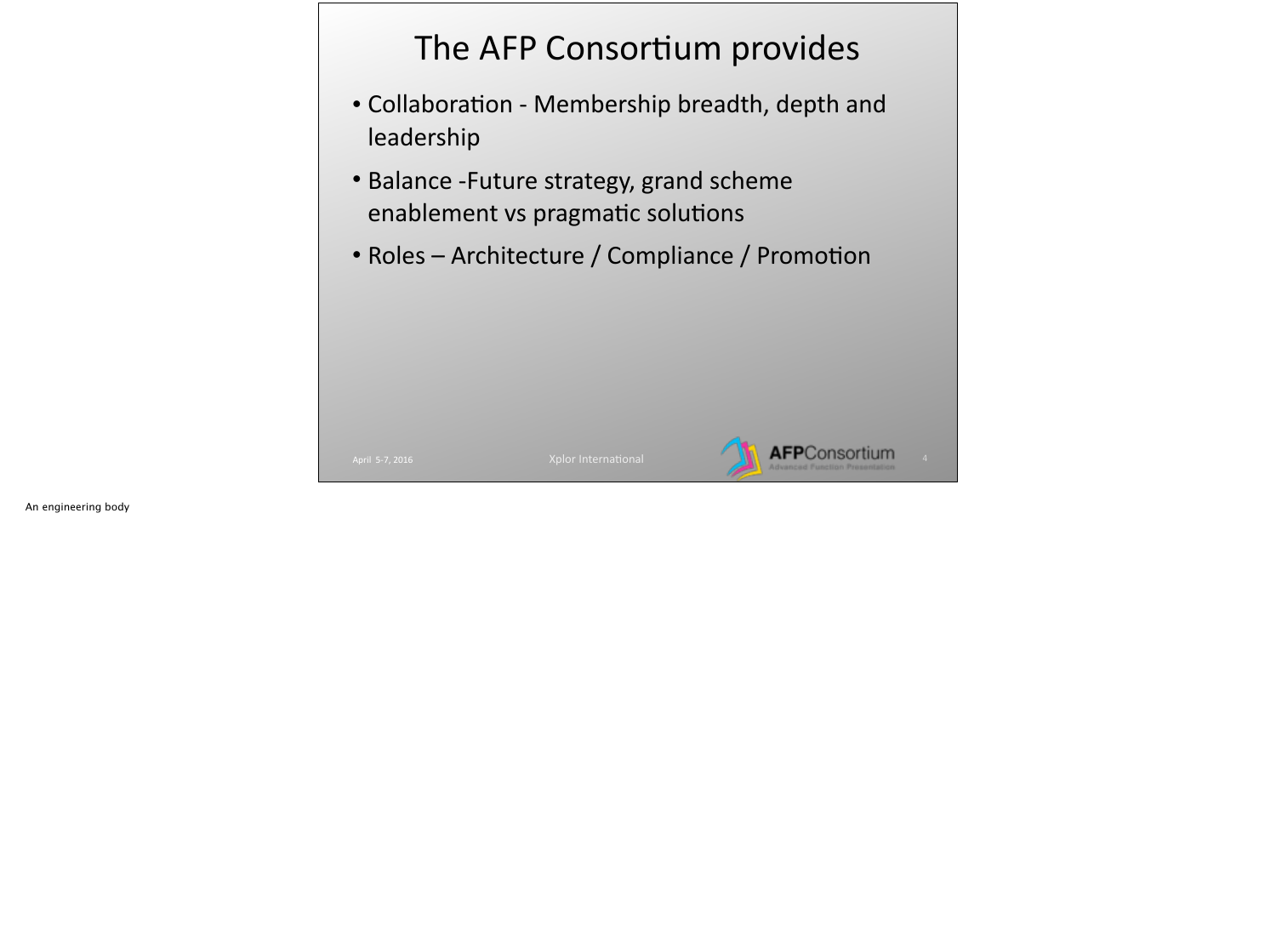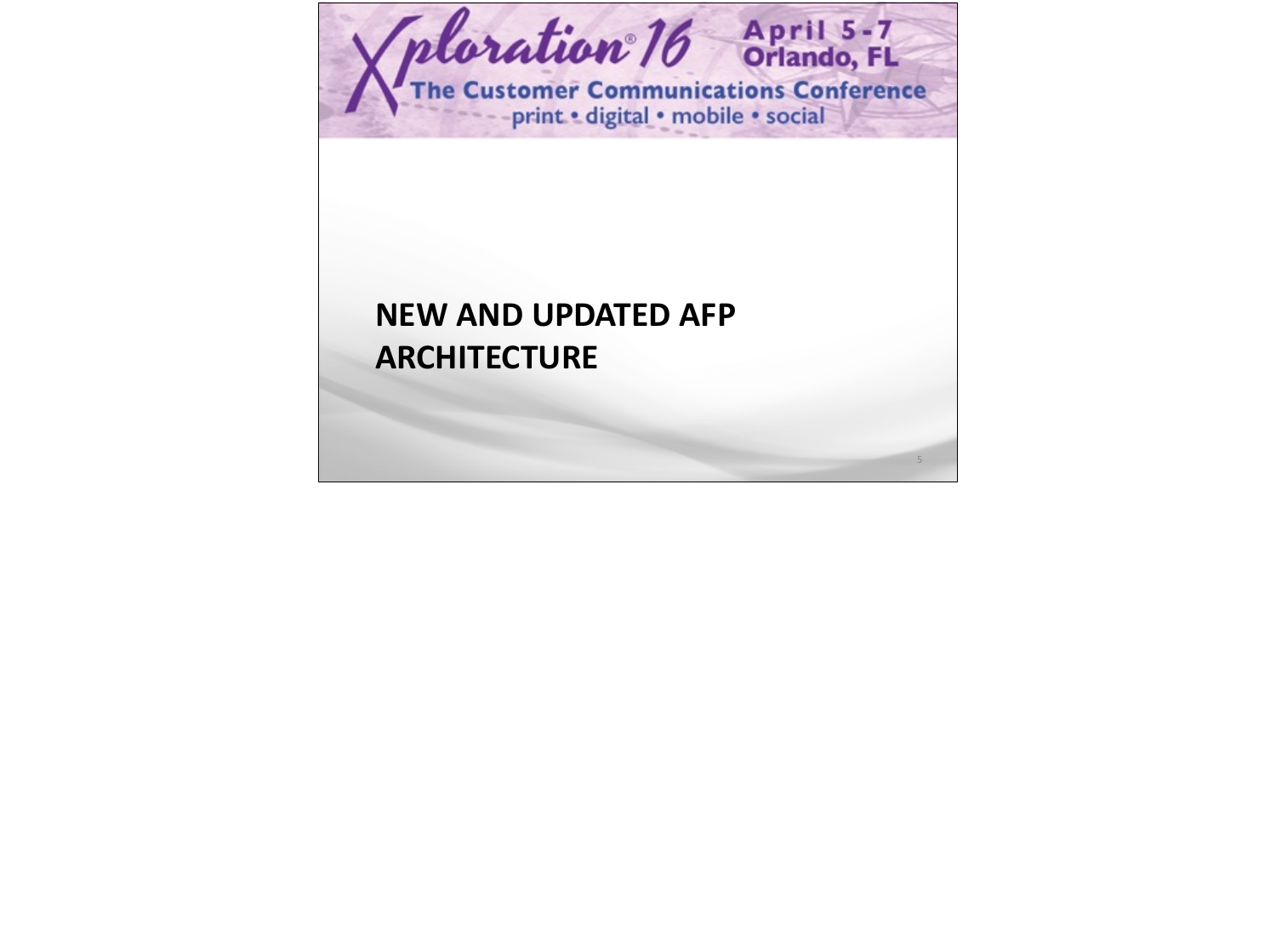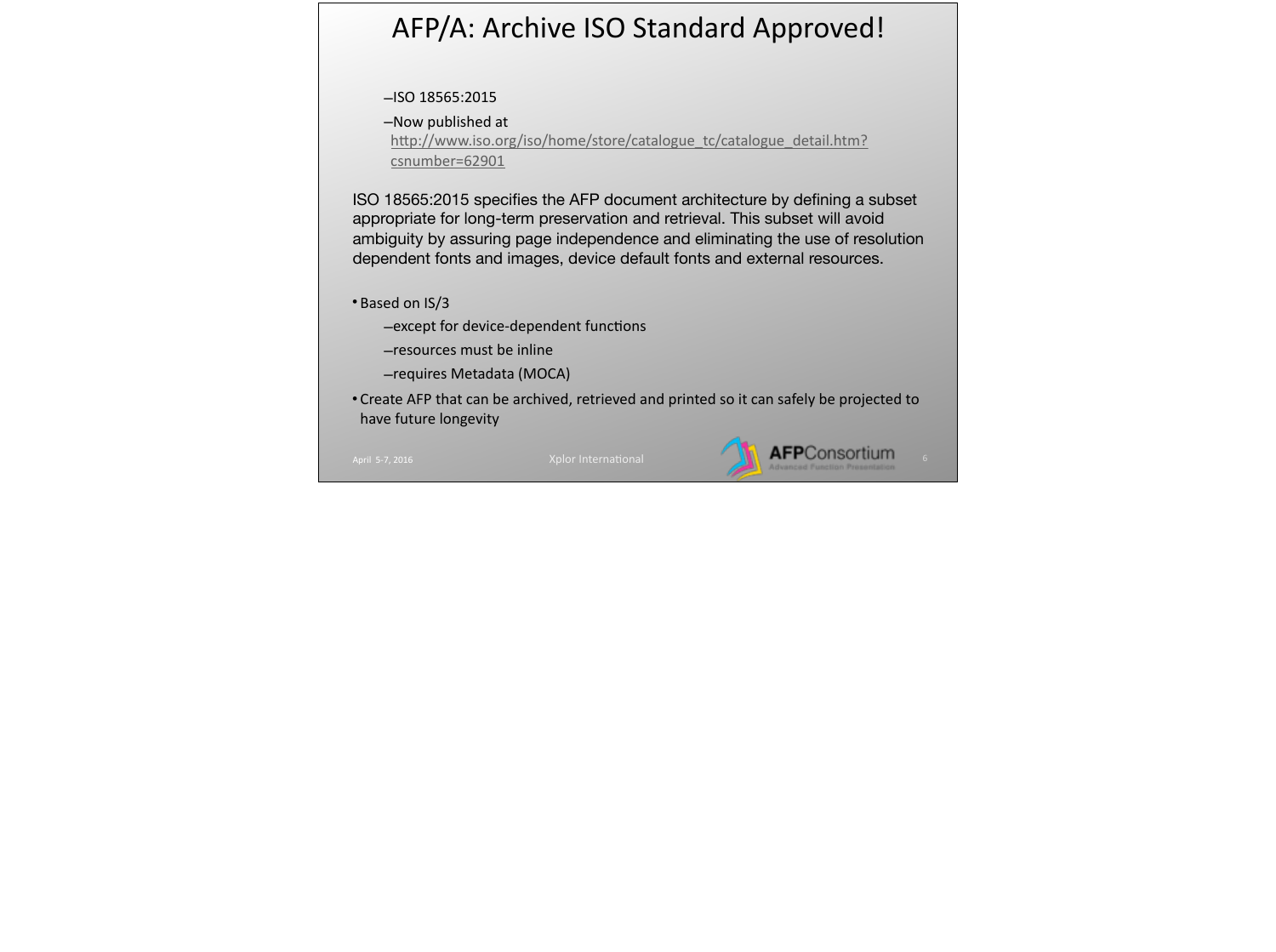# **AFP/A Summary**

- Standard interchange set so documents can be retrieved and printed over time
	- Long "shelf life"
- $\bullet$  Descriptive information to ease retrieval

April 5-7, 2016 April April 2004

• All the benefits of AFP

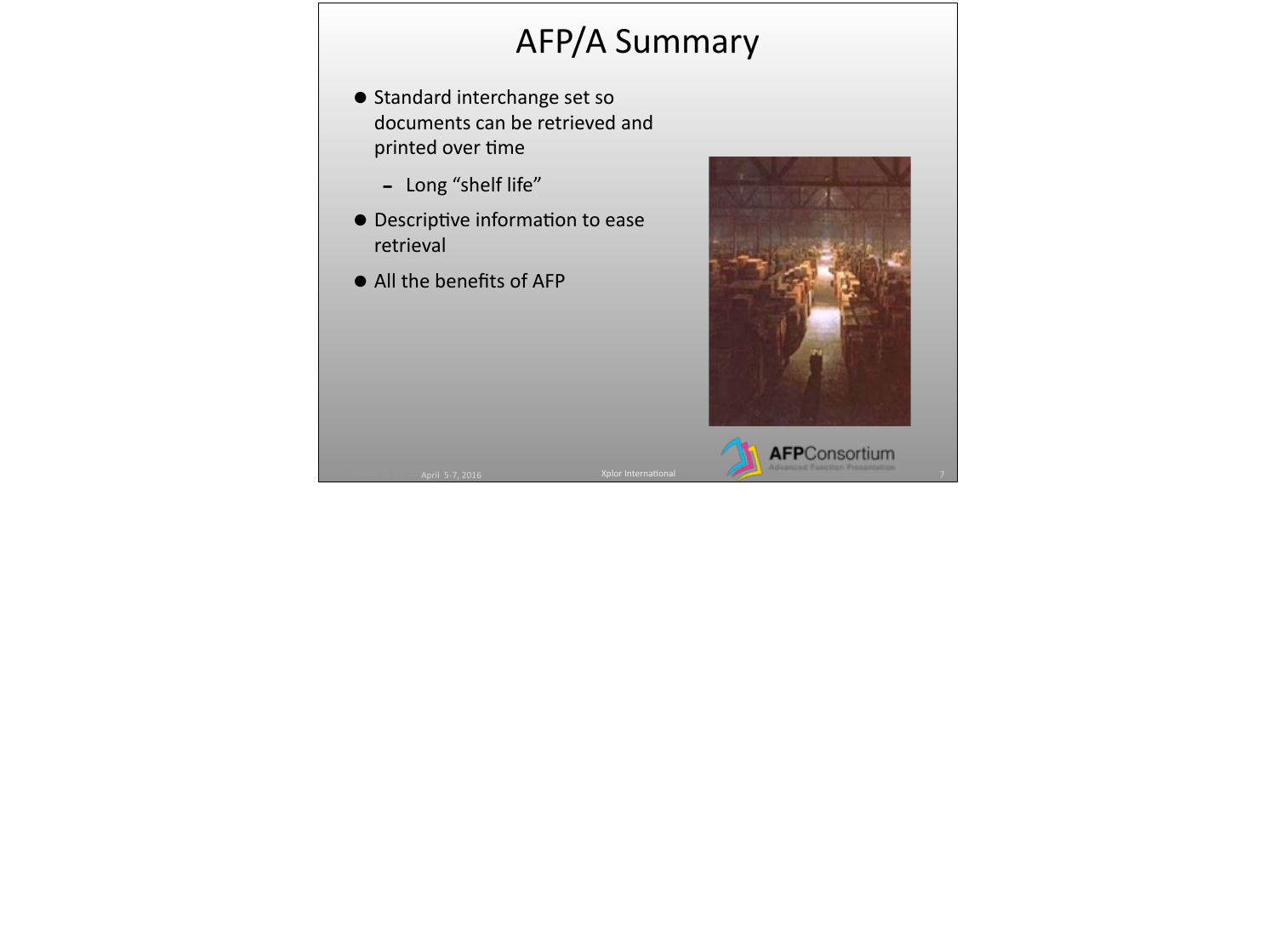# Bar Code Architecture

#### • BCOCA

- –New Bar Code Architecture Reference published http://afpcinc.org/wp-content/uploads/2015/06/ BCOCA-Reference-09.pdf
- –POSTNET and PLANET Deprecated
	- The USPS is retiring the use of POSTNET and PLANET Code on discounted mailings effective in January 2014. Customers that wish to continue to use these older barcodes can do so but they will not receive a discount.
	- The description of these bar code types will remain and BCOCA products can continue to use them

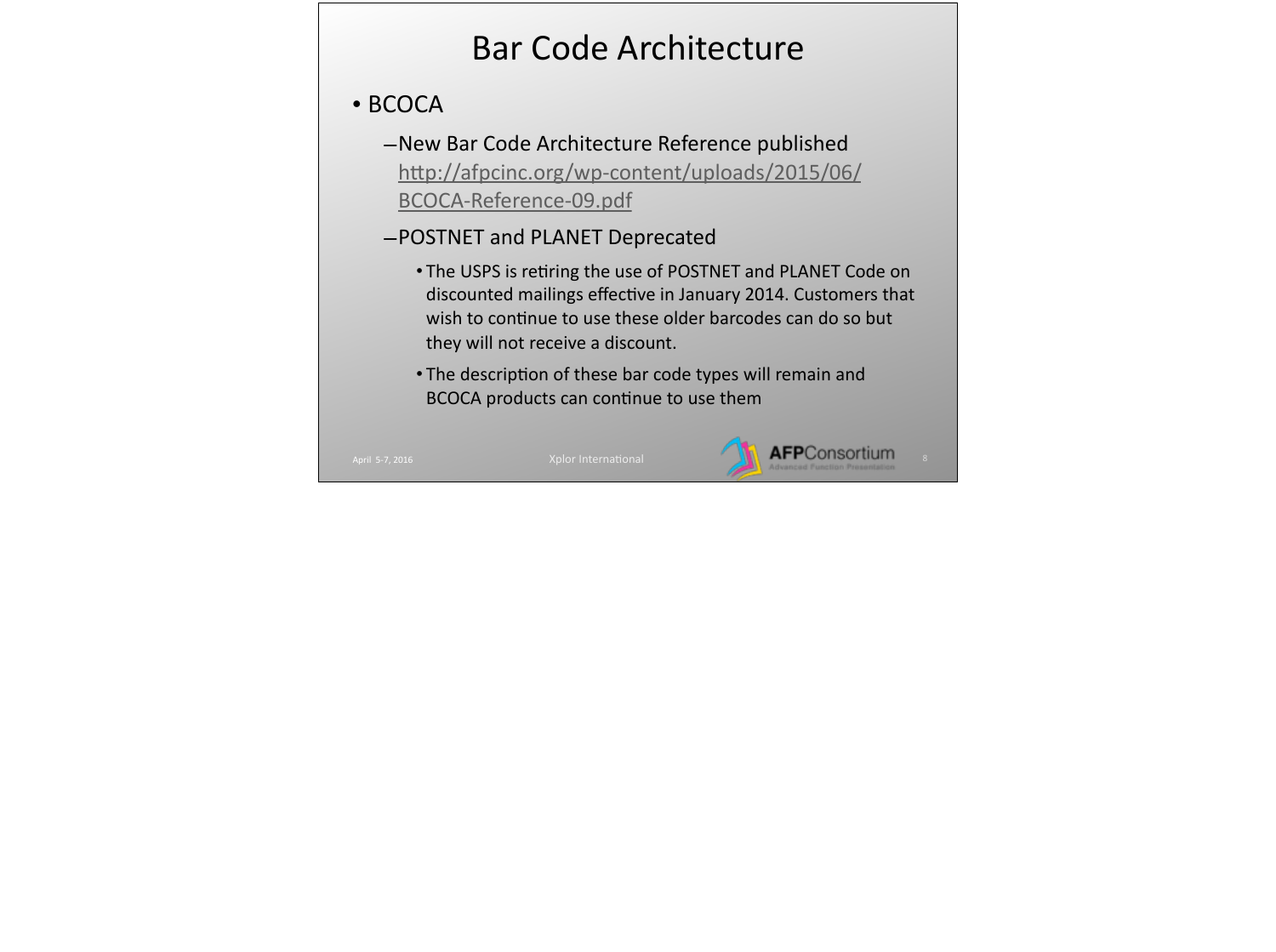## **GOCA Graphics**

• Custom Patterns

-GOCA currently has a limited set of predefined patterns that can be used to fill an area • These patterns are not well defined and may produce different results in different implementations

• GOCA drawing orders will be used to define a custom pattern

 $-$ Custom patterns are selected by the existing mechanism choosing pattern set and symbol. 

-Any vector drawing that can be created with GOCA orders can be used as a custom pattern to fill areas

-Custom patterns will be implementation independent

–Related function:

• Gradients for Area Fill

• IPDS Support for GOCA Custom Patterns

-Based on Graphics Object Content Architecture for Advanced Function Presentation Reference, AFPC-0008-02, dated January 2012

**AFP**Consortium

Set Pattern Set extended range x'01' - x'FD' (253) Set Pattern Symbol extended x'01' - x'FF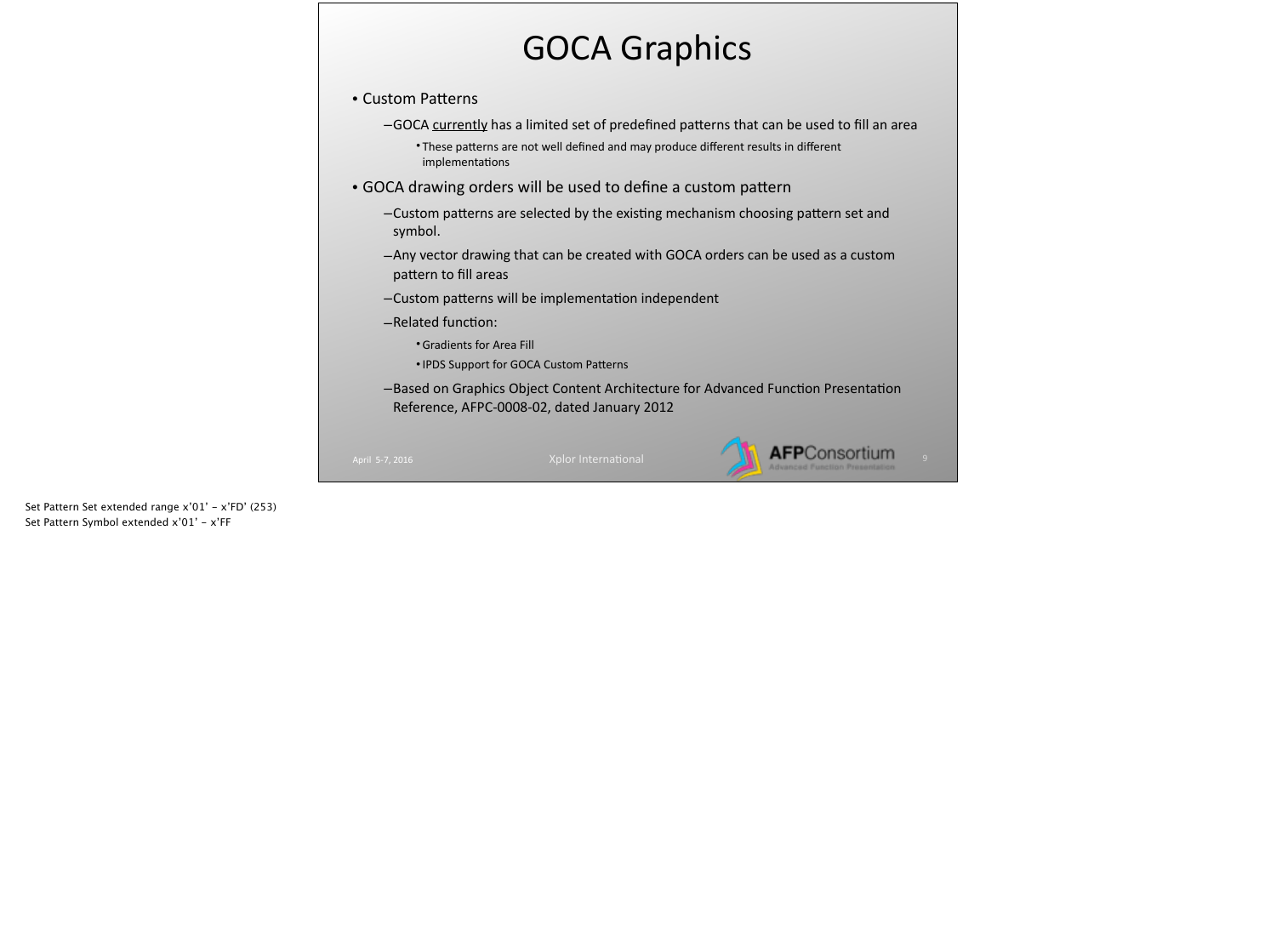

characters, markers, and patterns are not all the same can't nest custom patterns definition scope segment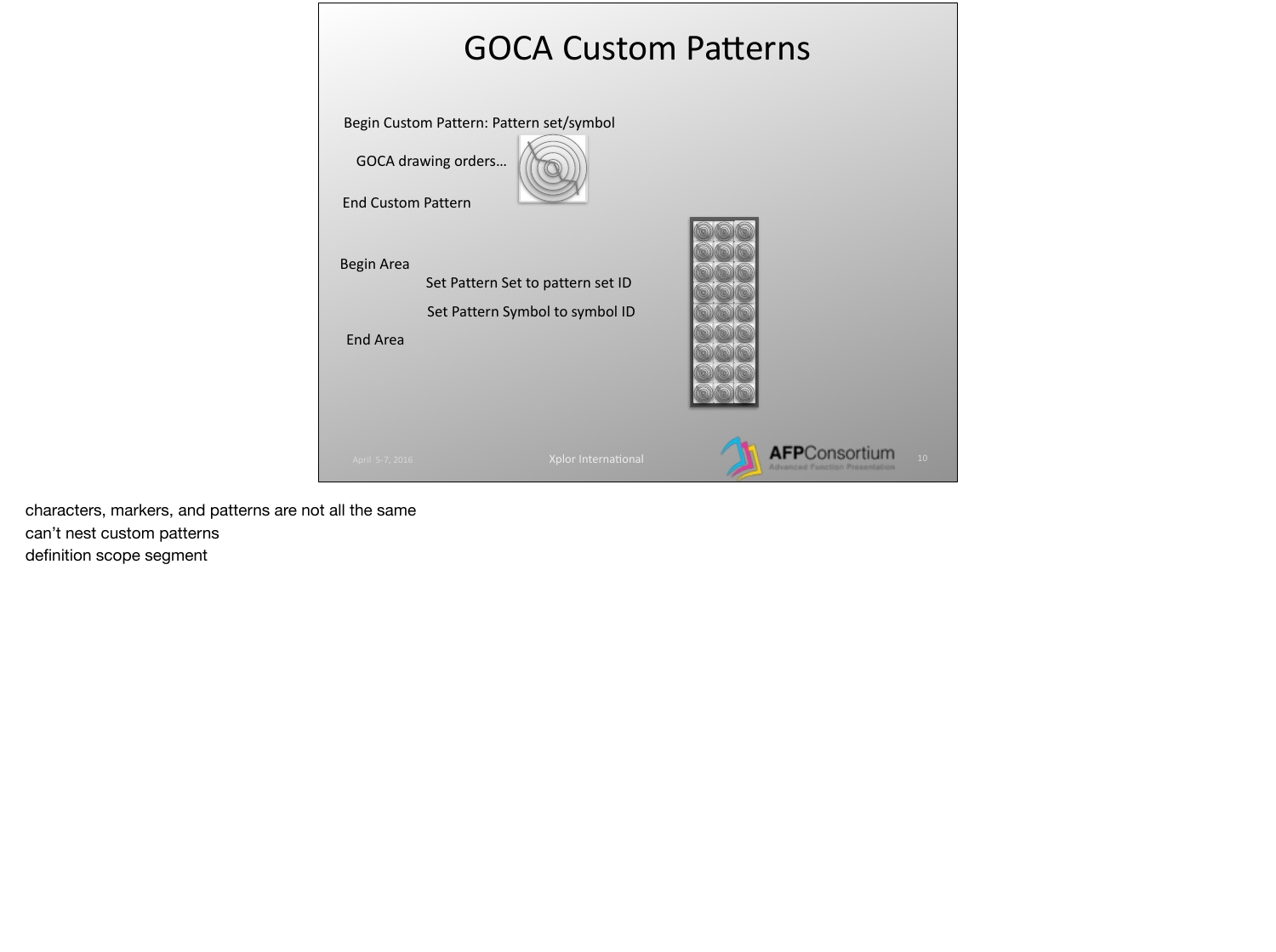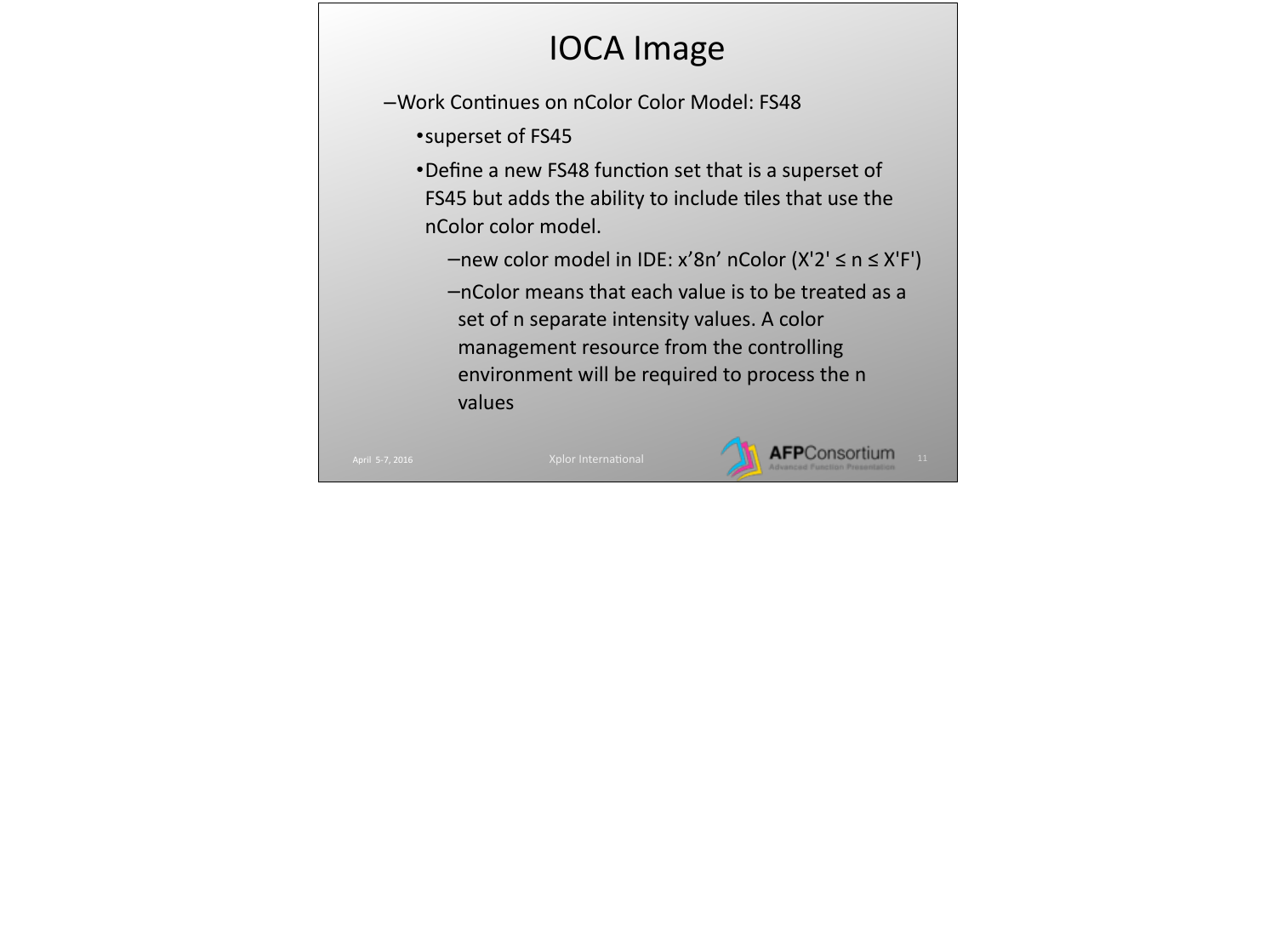## MO:DCA

- Support for Crease Finishing
	- -The AFP architecture supports many finishing operations but 'Crease' was not supported.
		- Crease is very similar to a fold, except that instead of doing a full fold, it simply creates a crease line in the paper
		- Crease was added as a finishing option that turns a fold operation into a crease operation. Any possible folding operation easily becomes a possible crease operation by simply specifying the correct finishing option.
		- Adds a 'fold out' operation for completeness
		- The Medium Finishing Control FORMDEF structured field reserved byte 3 now becomes Finishing Operation option:

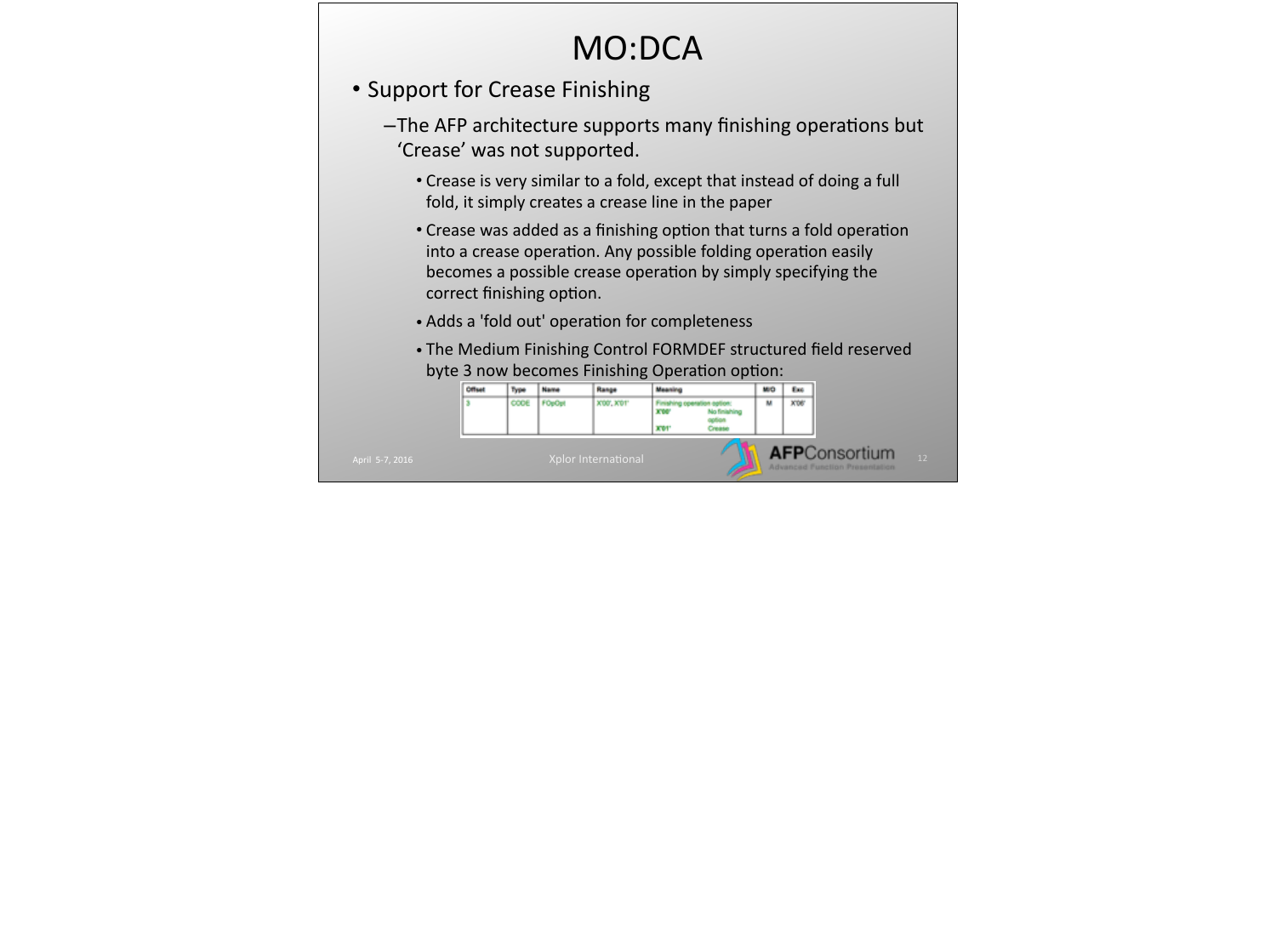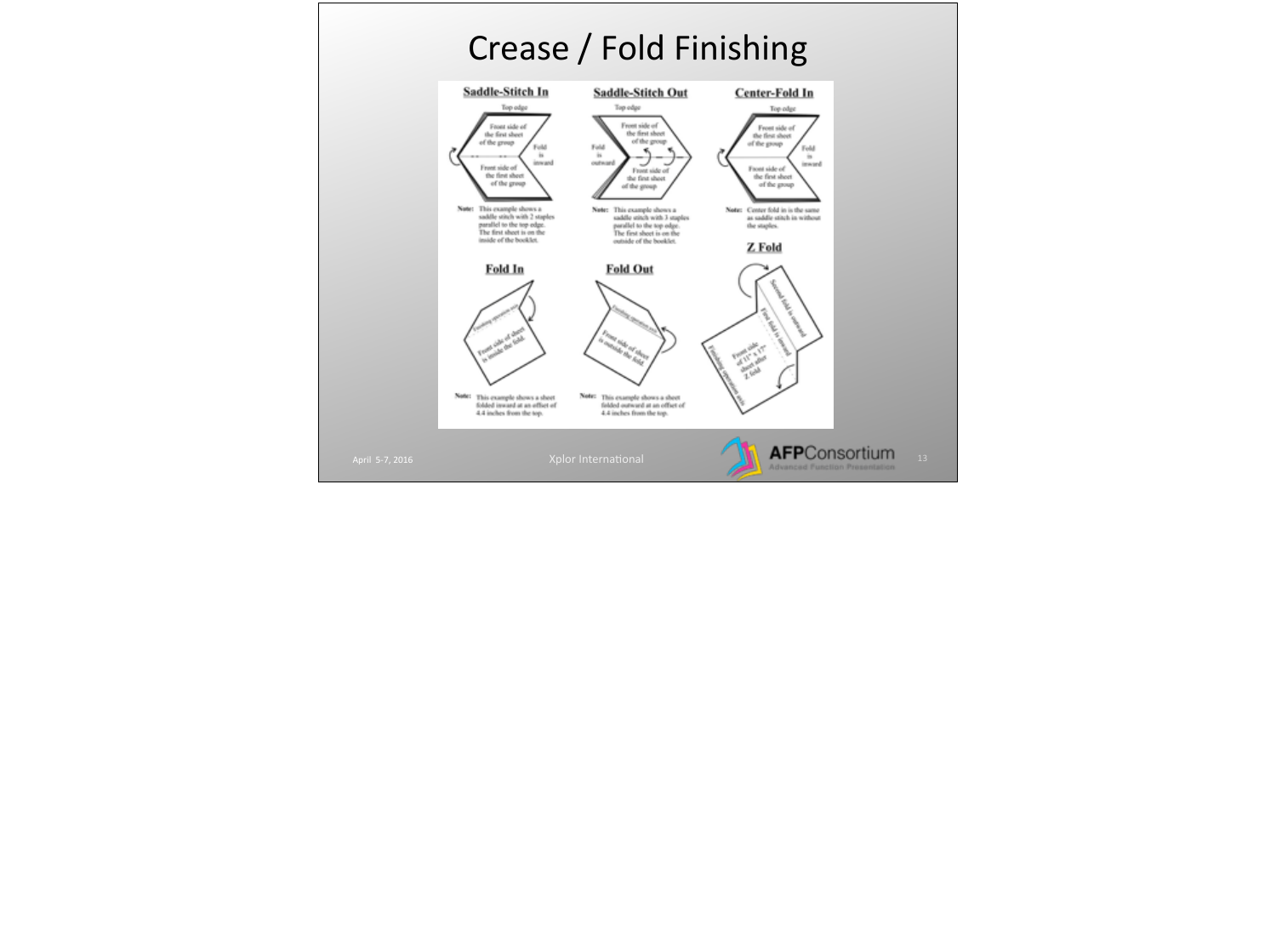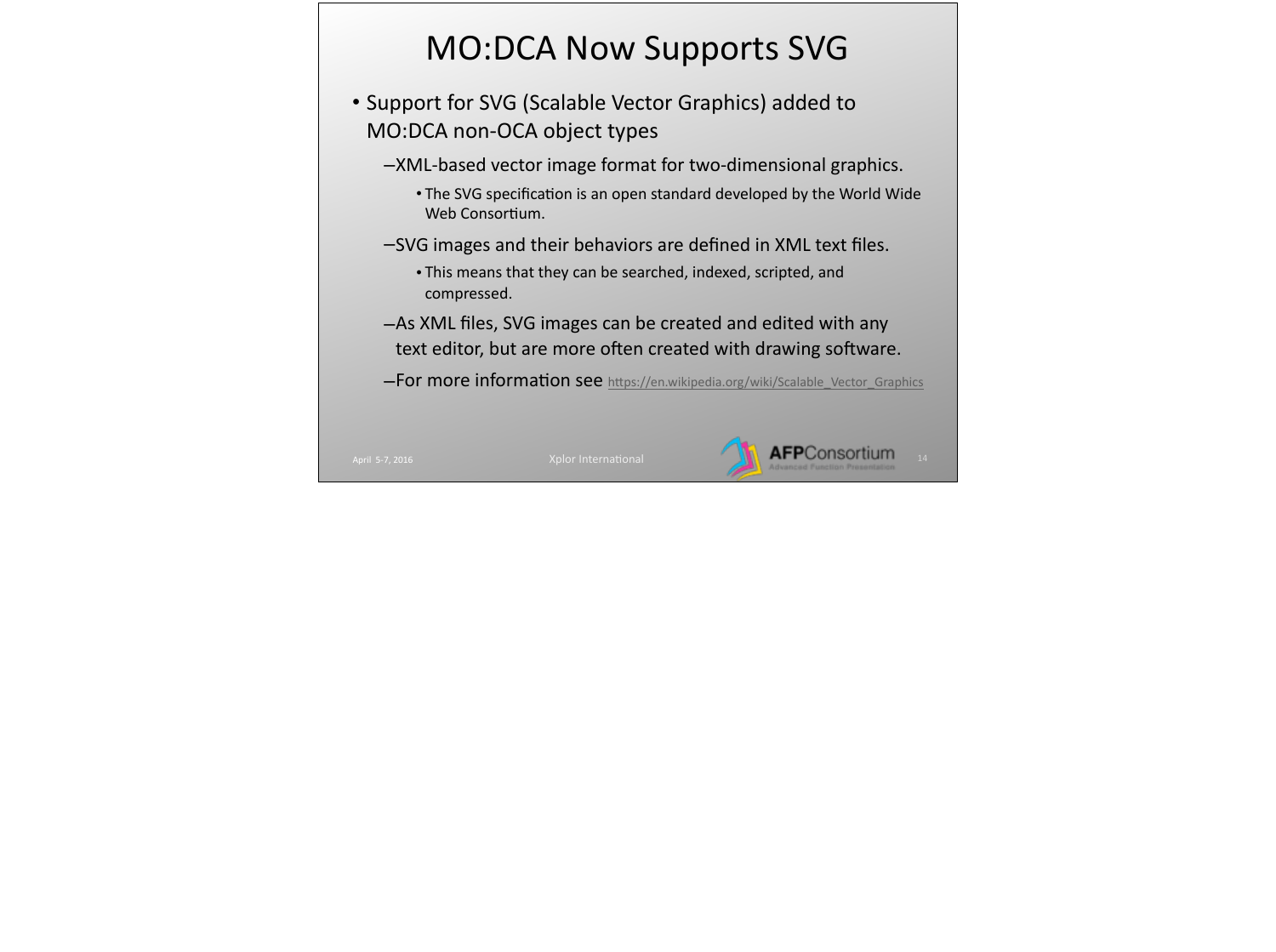# MO:DCA GA (Graphic Arts)

- With the majority of transaction documents originating as AFP and the majority of creative messaging coming in the form of PDF, there is a huge demand for a universal VDP solution that combines these two presentation architectures in an effective way. An optimum approach would incorporate the best of both worlds, achieving:
	- –High speed variable text, business graphics and bar code
	- -Proven, managed production print integrity
	- -Full ISO compliant latest level PDF with transparency for creative messaging
- This optimum approach is based on AFP with PDF containers.

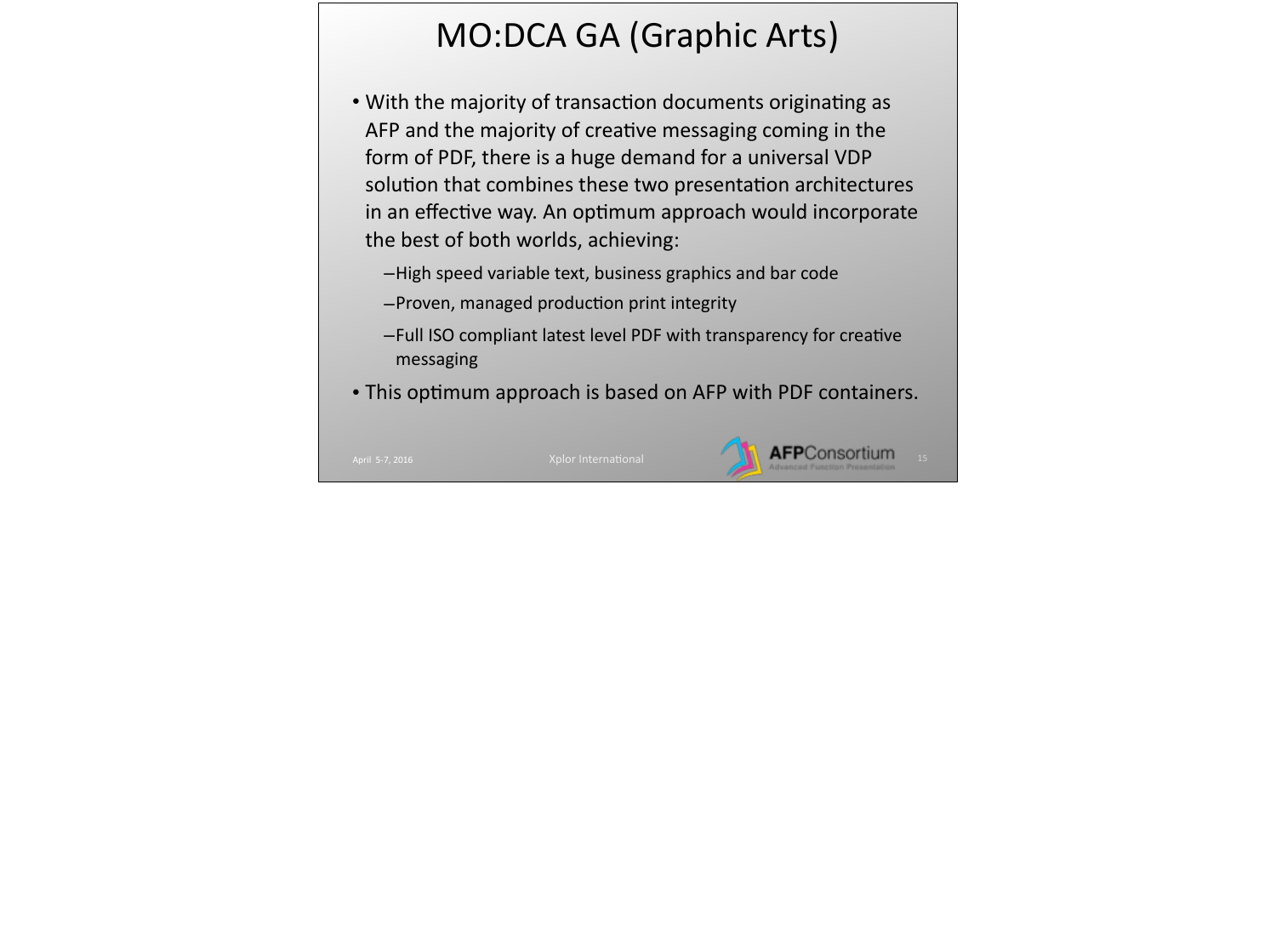# MO:DCA GA (Graphic Arts)

- A new mechanism is established that allows simple characterization of the level of AFP and PDF support - AFP/GA - required to configure a leadingedge AFP + PDF workflow.
- AFP/ GA complements IS/3.
	- -It is not expected that products support only AFP/GA
	- $-$ It is expected that products support IS/3 as the base level of AFP support, and then add support for AFP/GA.

It remains difficult for customers to configure an AFP + PDF workflow where all of the pieces – formatter, server, transform, and printer, have the proper level of PDF support in order to interoperate flawlessly. IS/3 helps but does not address the whole problem because it does not contain support for PDF containers. We need to make this integration easy for customers.

**AFP**Consortium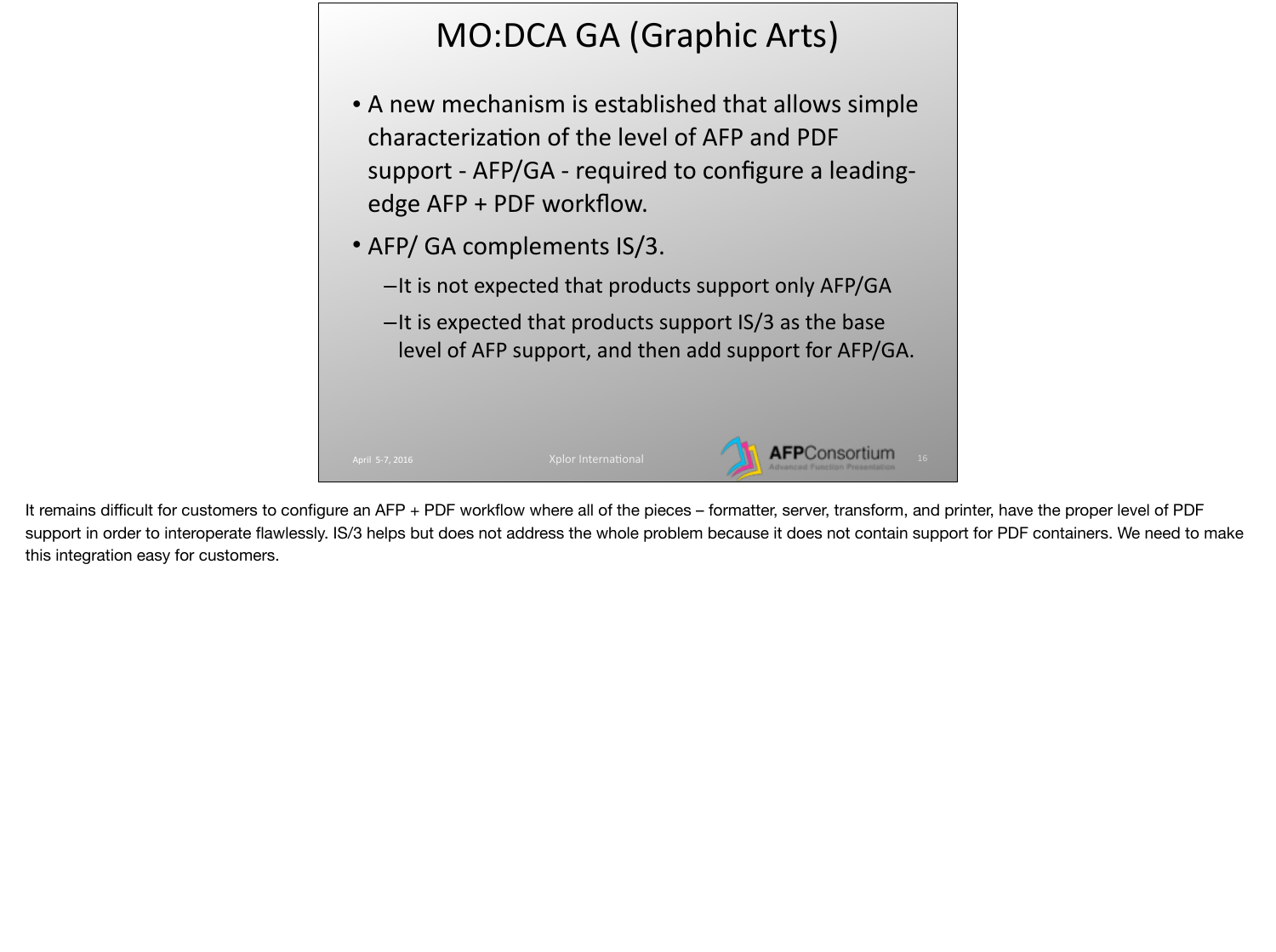|                        |                                              | • AFP Function Set concept is used to formally define AFP/GA                                                                                                                                                       |
|------------------------|----------------------------------------------|--------------------------------------------------------------------------------------------------------------------------------------------------------------------------------------------------------------------|
|                        | functionality of a MO:DCA interchange set.   | -A MO:DCA function set is a set of constructs that are used to extend the                                                                                                                                          |
|                        | warrant definition of a new interchange set. | -The function set is normally not sufficiently pervasive or complex to                                                                                                                                             |
| more interchange sets. |                                              | -Therefore each function set is defined by its formal extensions to one or                                                                                                                                         |
| triplet.               |                                              | • MO:DCA function sets are identified using the MO:DCA Function Set (X'8F')                                                                                                                                        |
| function set(s).       |                                              | -Since MO:DCA interchange compliance is based on interchange sets,<br>when an interchange set is extended with one or more function sets,<br>compliance is based on the definition of the interchange set plus the |

The use and spread of PDF as a document format, in both paper-based and non-paper-based workflows and applications is well known. PDF has not been a major player in transaction printing, but the new ISO definition of PDF/VT attempts to change that. PDF/VT is aimed squarely at the transaction print market, where transaction documents are proving to be an effective vehicle for targeted marketing with advertising messages that contain high quality color and sophisticated graphics. There is evidence of some convergence of the graphic arts market – where PDF is dominant, and the transaction market – where AFP is dominant. The big question is - which presentation architecture is appropriate for such converged environments?

Several factors weigh in the balance:

- Designers are used to desktop publishing with PDF and will not compromise creativity.
- AFP is a high performance architecture for variable data printing.

A full transparency model is essential for color promotional content but an unnecessary performance hindrance throughout the remaining document content. With the majority of transaction documents originating as AFP and the majority of creative messaging coming in the form of PDF, there is a huge demand for a universal VDP solution that combines these two presentation architectures in an effective way. An optimum approach would incorporate the best of both worlds, achieving:

• High speed variable text, business graphics and bar codes

- Proven, managed production print integrity
- Full ISO compliant latest level PDF with transparency for creative messaging

We propose that this optimum approach is based on AFP with PDF containers.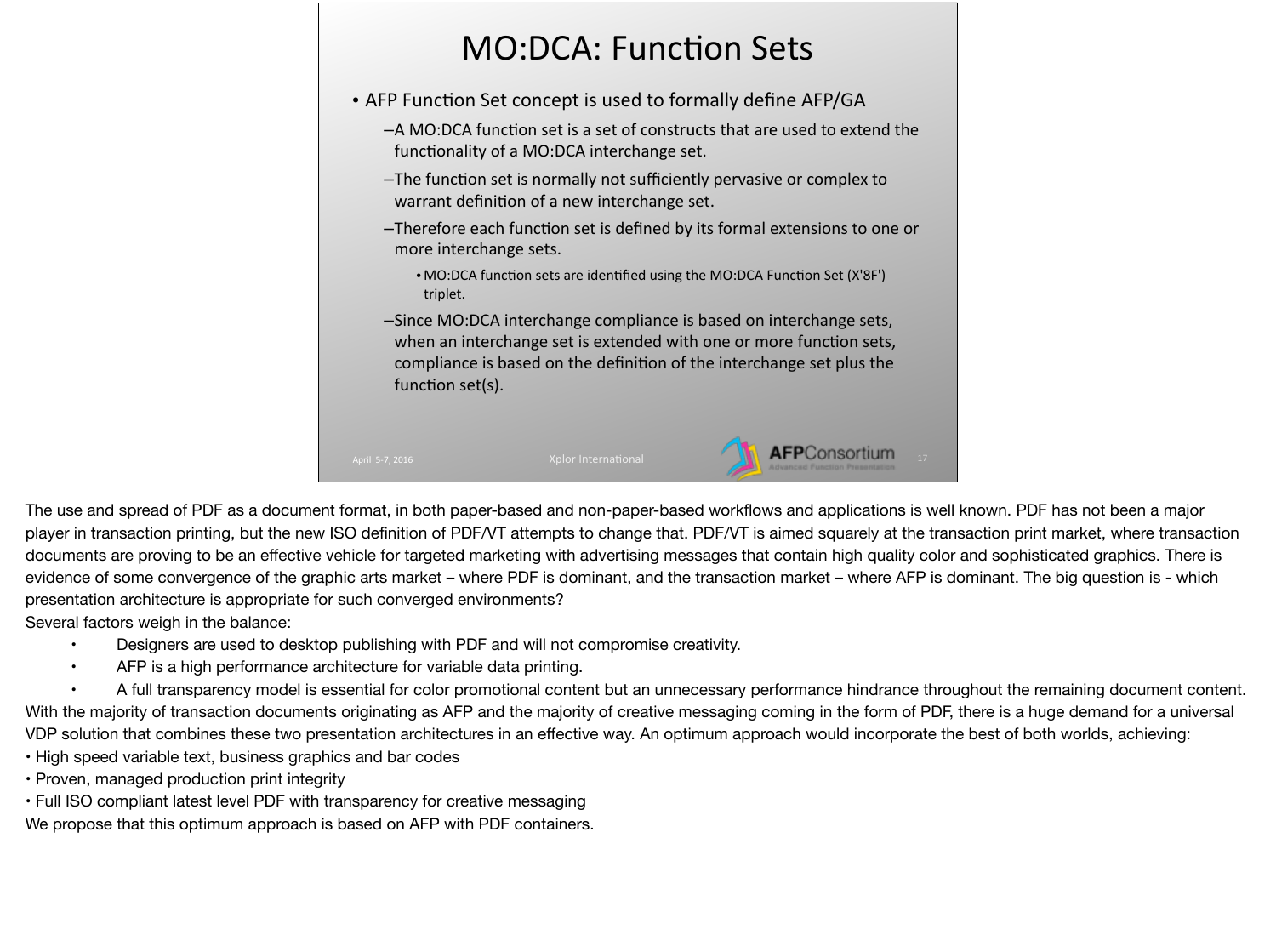# **MO:DCA Function Sets**

- The MO:DCA Interchange Set (X'18') triplet on the BPF/BDT must specify the interchange set and indicate that the interchange set is extended with one or more function sets
	- $-$ The MO:DCA Function Set (X'8F') triplet on the BPF/BDT must specify the function set ID using the FctSetID parameter
- Two general classes of products may claim compliance with an interchange set, as follows:
	- –Generator
		- Any product that is capable of producing print files containing a valid subset of the interchange set. A valid subset of an interchange set is one in which all generated structured fields belong to the interchange set and comply with all of its ordering and pairing requirements, and all parameter values fall within the ranges specified by the interchange set.
	- –Receiver
		- Any product that is capable of properly interpreting all MO:DCA structured fields in print files that are compliant with the interchange set.
- Note that products, such as transforms, may act as both a generator and a receiver.



, e.g.  $ISid = X'0D80'$ :  $IS/3 +$  function set(s) , e.g. FctSetID=X'0001': MO:DCA GA.

Remind what interchange set is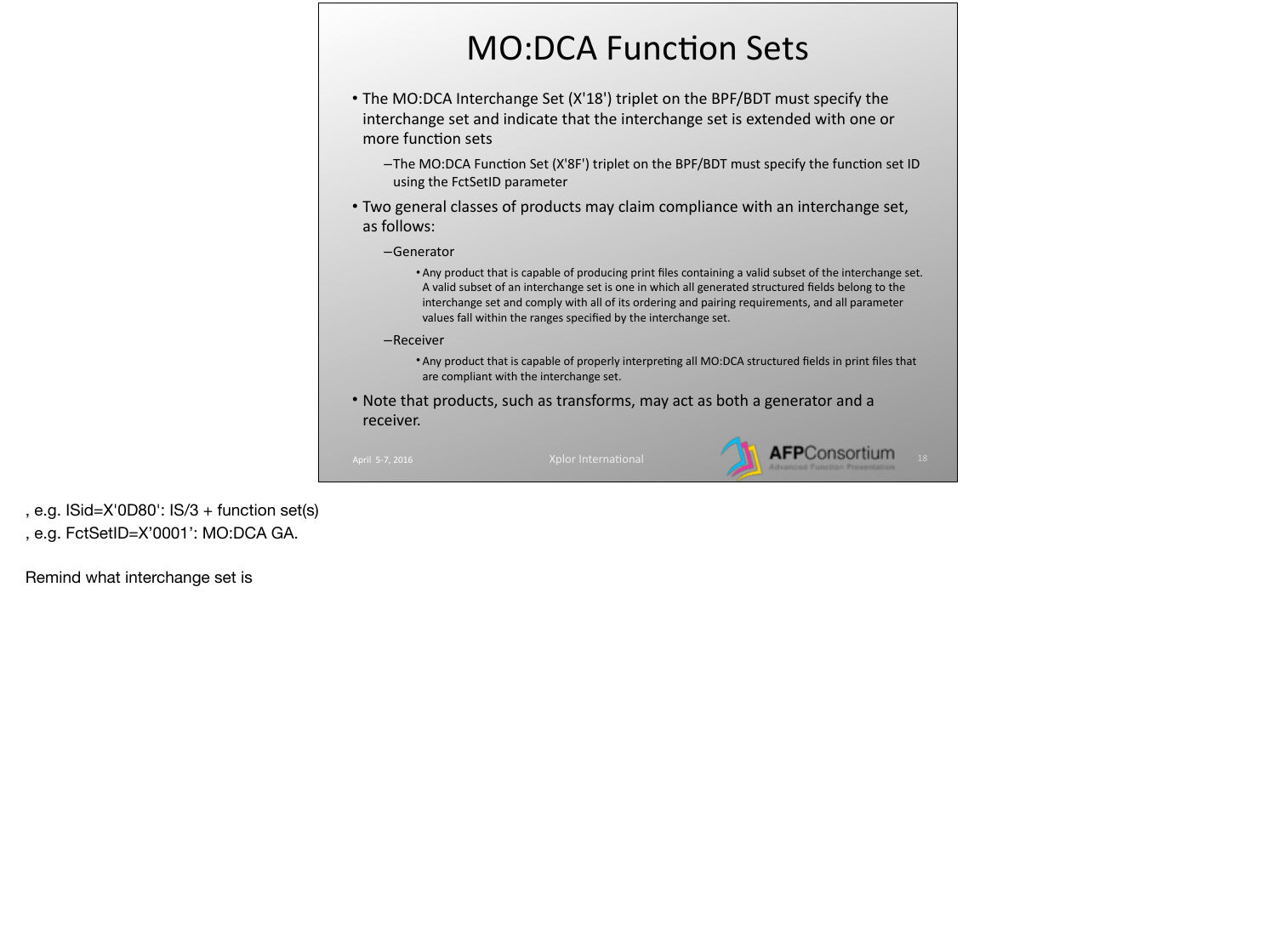## PTOCA Text

- Clarify PTOCA Initial Text Conditions
	- $-$ Initial Text Conditions can appear in the Presentation Text Descriptor (PTD)
	- –They should appear in a single chained set of commands, beginning with a PTOCA escape (x'2BD3') and terminated by an unchained text control
	- –Now approved as final architecture
	- -The Set Variable Space Character Increment (SVI) control sequence is modal, but is not an initial text condition.
		- For text major text, SVI is not supposed to be reset by AFP presentation servers when a MO:DCA BPT structured field is encountered, and therefore later text on the same page will inherit any SVI set previously on the page.
		- If no SVI is specified in a page, then the default variable space character increment of the active coded font is used.

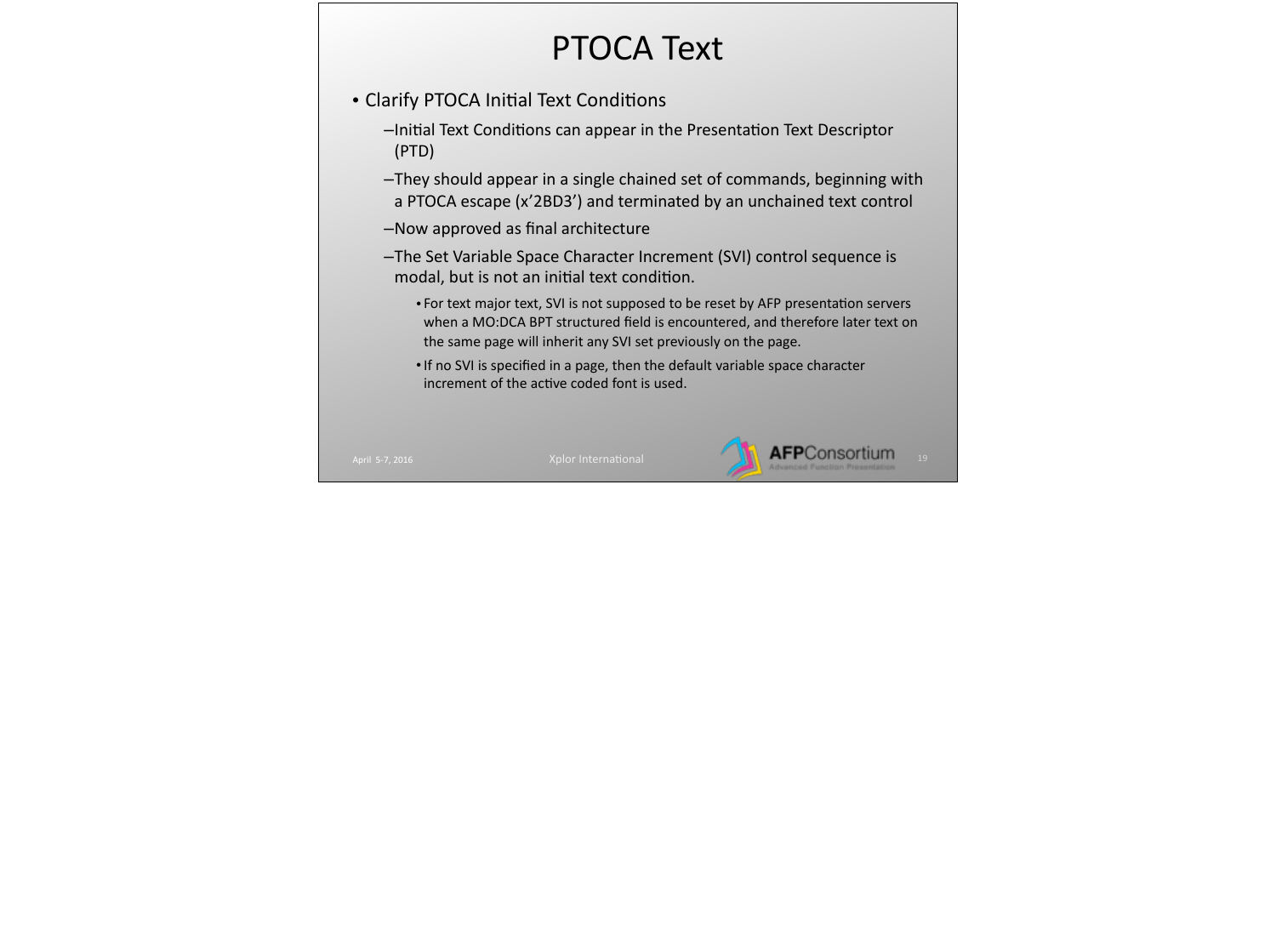# New PTOCA Reference

- A new edition of the PTOCA Reference is published! http://afpcinc.org/wp-content/uploads/2016/04/ PTOCA-Reference-03.pdf
	- -last edition was published in 1997, 19 years ago
	- $-$ a considerable amount of new architecture was added in the interval, including
		- New Control Sequences for Complex Text Support
		- New Exception id EC-1A03: Invalid Unicode Data

**AFP**Consortium

- Highlight Color Space Clarifications
- New PTOCA PT4 Function Set

PT4 raises limits such as maximum fonts/page, adds Unicode complex text processing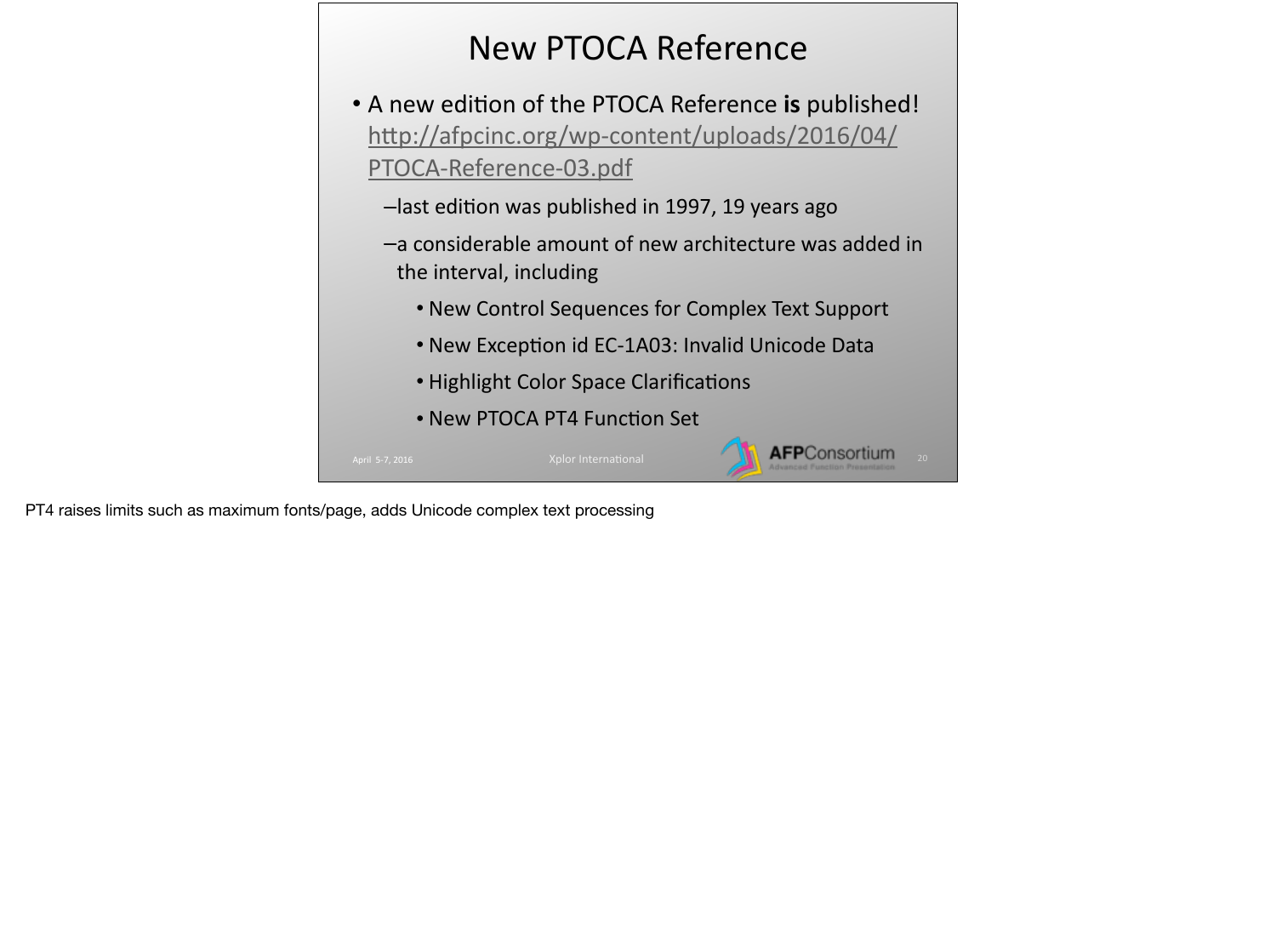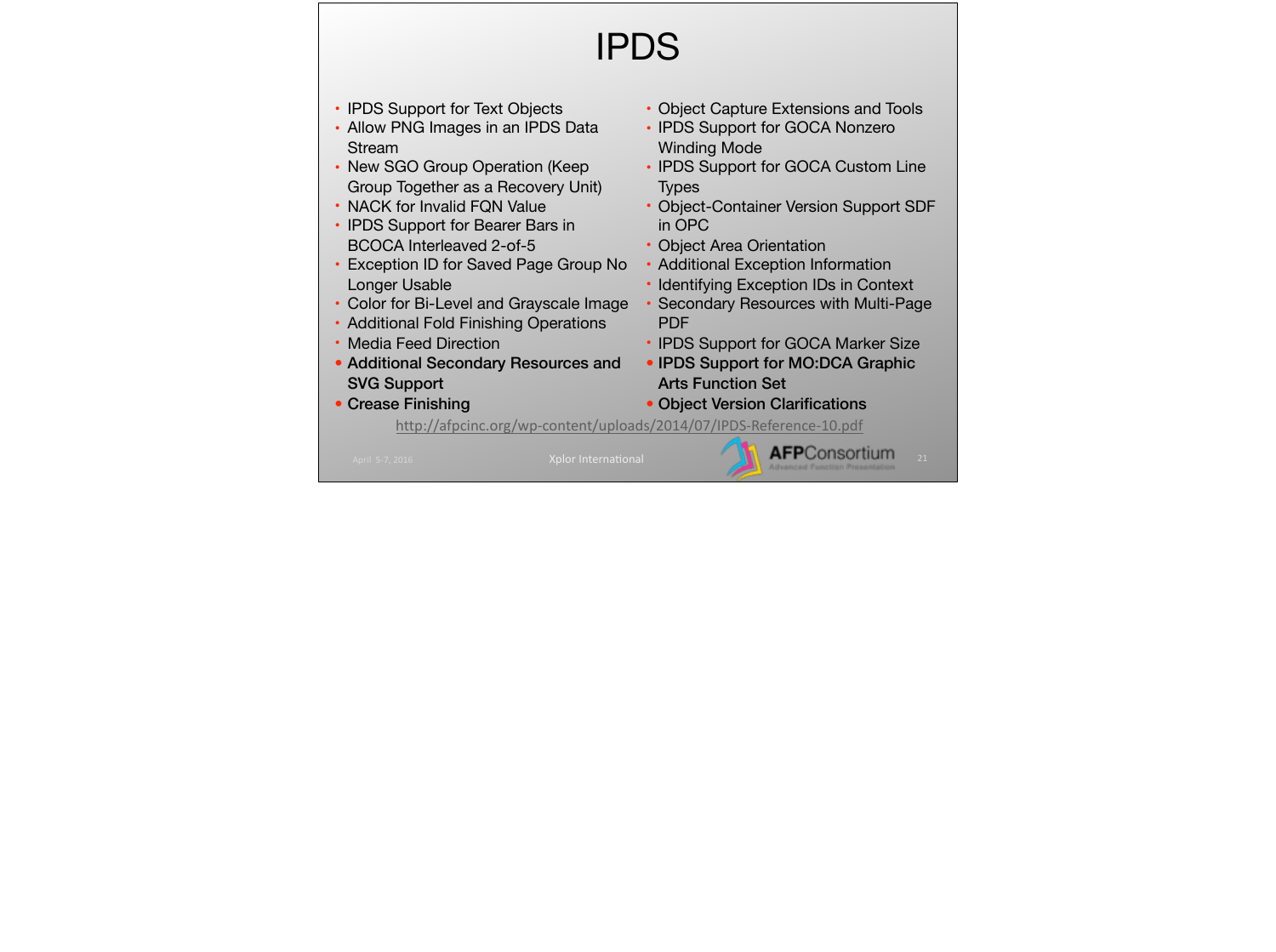